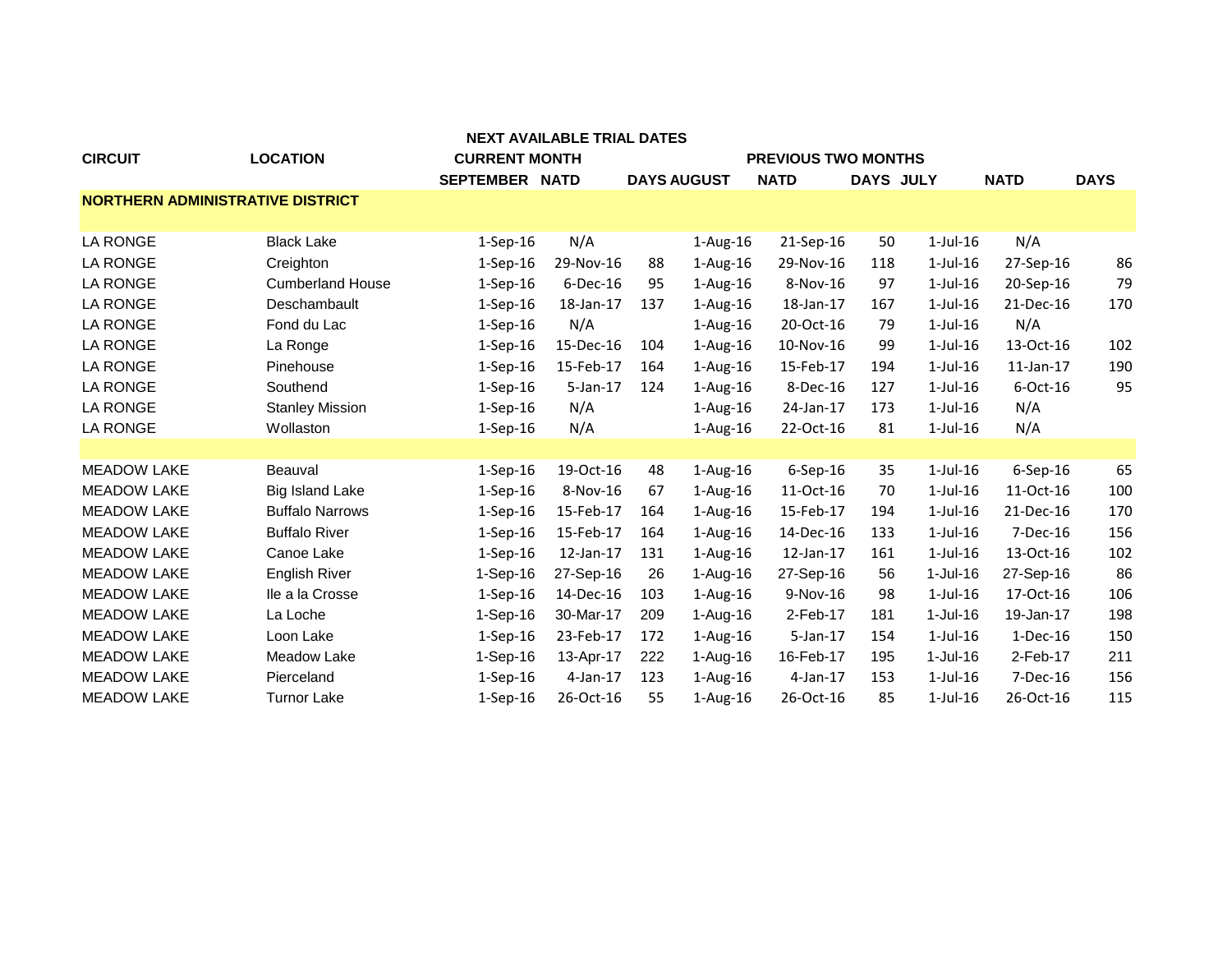|                           | <b>LOCATION</b>                    | <b>CURRENT MONTH</b> |             |     |                    |             |                  |                | <b>PREVIOUS TWO MONTHS</b> |             |
|---------------------------|------------------------------------|----------------------|-------------|-----|--------------------|-------------|------------------|----------------|----------------------------|-------------|
|                           |                                    | SEPTEMBER NATD       |             |     | <b>DAYS AUGUST</b> | <b>NATD</b> | <b>DAYS JULY</b> |                | <b>NATD</b>                | <b>DAYS</b> |
| <b>SOUTH OF SASKATOON</b> |                                    |                      |             |     |                    |             |                  |                |                            |             |
| <b>ESTEVAN</b>            | Estevan                            | $1-Sep-16$           | $1-Dec-16$  | 90  | $1-Aug-16$         | 11-Oct-16   | 70               | $1$ -Jul- $16$ | 25-Aug-16                  | 54          |
| <b>ESTEVAN</b>            | Carlyle                            | $1-Sep-16$           | $4$ -Jan-17 | 123 | $1-Aug-16$         | 16-Dec-16   | 135              | $1$ -Jul- $16$ | 16-Nov-16                  | 135         |
| <b>ESTEVAN</b>            | Carnduff                           | $1-Sep-16$           | $5$ -Jan-17 | 124 | $1-Aug-16$         | 5-Jan-17    | 154              | $1$ -Jul- $16$ | 10-Nov-16                  | 129         |
| <b>ESTEVAN</b>            | Weyburn (Small Claims)             | $1-Sep-16$           | 15-Sep-16   | 14  | 1-Aug-16           | 15-Sep-16   | 44               | $1-Jul-16$     | 18-Aug-16                  | 47          |
| <b>ESTEVAN</b>            | <b>Weyburn (Criminal Trials)</b>   | $1-Sep-16$           | 20-Dec-16   | 109 | $1-Aug-16$         | 15-Nov-16   | 104              | $1$ -Jul- $16$ | 4-Oct-16                   | 93          |
|                           |                                    |                      |             |     |                    |             |                  |                |                            |             |
| MOOSE JAW                 | Assiniboia                         | $1-Sep-16$           | 10-Nov-16   | 69  | $1-Aug-16$         | 8-Sep-16    | 37               | $1$ -Jul- $16$ | 11-Aug-16                  | 40          |
| MOOSE JAW                 | Moose Jaw                          | $1-Sep-16$           | 31-Oct-16   | 59  | $1-Aug-16$         | 26-Oct-16   | 85               | $1$ -Jul- $16$ | 23-Sep-16                  | 82          |
|                           |                                    |                      |             |     |                    |             |                  |                |                            |             |
| <b>REGINA</b>             | <b>Traffic Safety Court Trials</b> | $1-Sep-16$           | 25-Jan-17   | 144 | $1-Aug-16$         | 5-Dec-16    | 124              | $1$ -Jul- $16$ | 10-Nov-16                  | 129         |
| <b>REGINA</b>             | <b>Small Claims Hearings</b>       | $1-Sep-16$           | 20-Mar-17   | 199 | 1-Aug-16           | 1-Feb-17    | 180              | $1-Jul-16$     | 4-Jan-17                   | 183         |
| <b>REGINA</b>             | Small Claims Case Manag            | $1-Sep-16$           | 10-Nov-16   | 69  | $1-Aug-16$         | 23-Sep-16   | 52               | $1$ -Jul- $16$ | 19-Aug-16                  | 48          |
| <b>REGINA</b>             | Criminal Trials - Non Custo        | $1-Sep-16$           | 12-Dec-16   | 101 | 1-Aug-16           | 17-Nov-16   | 106              | $1$ -Jul- $16$ | 27-Oct-16                  | 116         |
| <b>REGINA</b>             | Criminal Trials - Custody          | $1-Sep-16$           | 24-Oct-16   | 53  | $1-Aug-16$         | 3-Oct-16    | 62               | $1$ -Jul- $16$ | 19-Sep-16                  | 78          |
| <b>REGINA</b>             | Criminal Trials - Two Days.        | $1-Sep-16$           | $9$ -Jan-17 | 128 | $1-Aug-16$         | 23-Nov-16   | 112              | $1$ -Jul- $16$ | 21-Nov-16                  | 140         |
| <b>REGINA</b>             | Youth Court Trials - Non C         | $1-Sep-16$           | 27-Oct-16   | 56  | $1-Aug-16$         | 13-Oct-16   | 72               | $1$ -Jul- $16$ | 21-Sep-16                  | 80          |
| <b>REGINA</b>             | Youth Court Trials - Custod        | $1-Sep-16$           | 4-Oct-16    | 33  | 1-Aug-16           | 4-Oct-16    | 63               | $1$ -Jul- $16$ | 6-Sep-16                   | 65          |
| <b>REGINA CIRCUIT</b>     | Fort Qu'Appelle                    | $1-$ Sep $-16$       | 6-Oct-16    | 35  | $1-Aug-16$         | 15-Sep-16   | 44               | $1$ -Jul- $16$ | 18-Aug-16                  | 47          |
| <b>REGINA CIRCUIT</b>     | Indian Head                        | $1-Sep-16$           | 20-Dec-16   | 109 | $1-Aug-16$         | 18-Oct-16   | 77               | $1$ -Jul- $16$ | 13-Sep-16                  | 72          |
| <b>REGINA CIRCUIT</b>     | Southey                            | $1-Sep-16$           | 14-Dec-16   | 103 | $1-Aug-16$         | 9-Nov-16    | 98               | $1$ -Jul- $16$ | 12-Oct-16                  | 101         |
|                           |                                    |                      |             |     |                    |             |                  |                |                            |             |
| <b>SWIFT CURRENT</b>      | Leader                             | $1-Sep-16$           | 17-Nov-16   | 76  | $1-Aug-16$         | 15-Sep-16   | 44               | $1$ -Jul- $16$ | 15-Sep-16                  | 74          |
| <b>SWIFT CURRENT</b>      | Maple Creek                        | $1-Sep-16$           | 8-Dec-16    | 97  | $1-Aug-16$         | 13-Oct-16   | 72               | $1$ -Jul- $16$ | 13-Oct-16                  | 102         |
| <b>SWIFT CURRENT</b>      | Shaunavon                          | $1-Sep-16$           | 1-Dec-16    | 90  | $1-Aug-16$         | 6-Oct-16    | 65               | $1$ -Jul- $16$ | 6-Oct-16                   | 95          |
| <b>SWIFT CURRENT</b>      | <b>Swift Current</b>               | $1-Sep-16$           | 29-Nov-16   | 88  | $1-Aug-16$         | 29-Nov-16   | 118              | $1$ -Jul- $16$ | 6-Oct-16                   | 95          |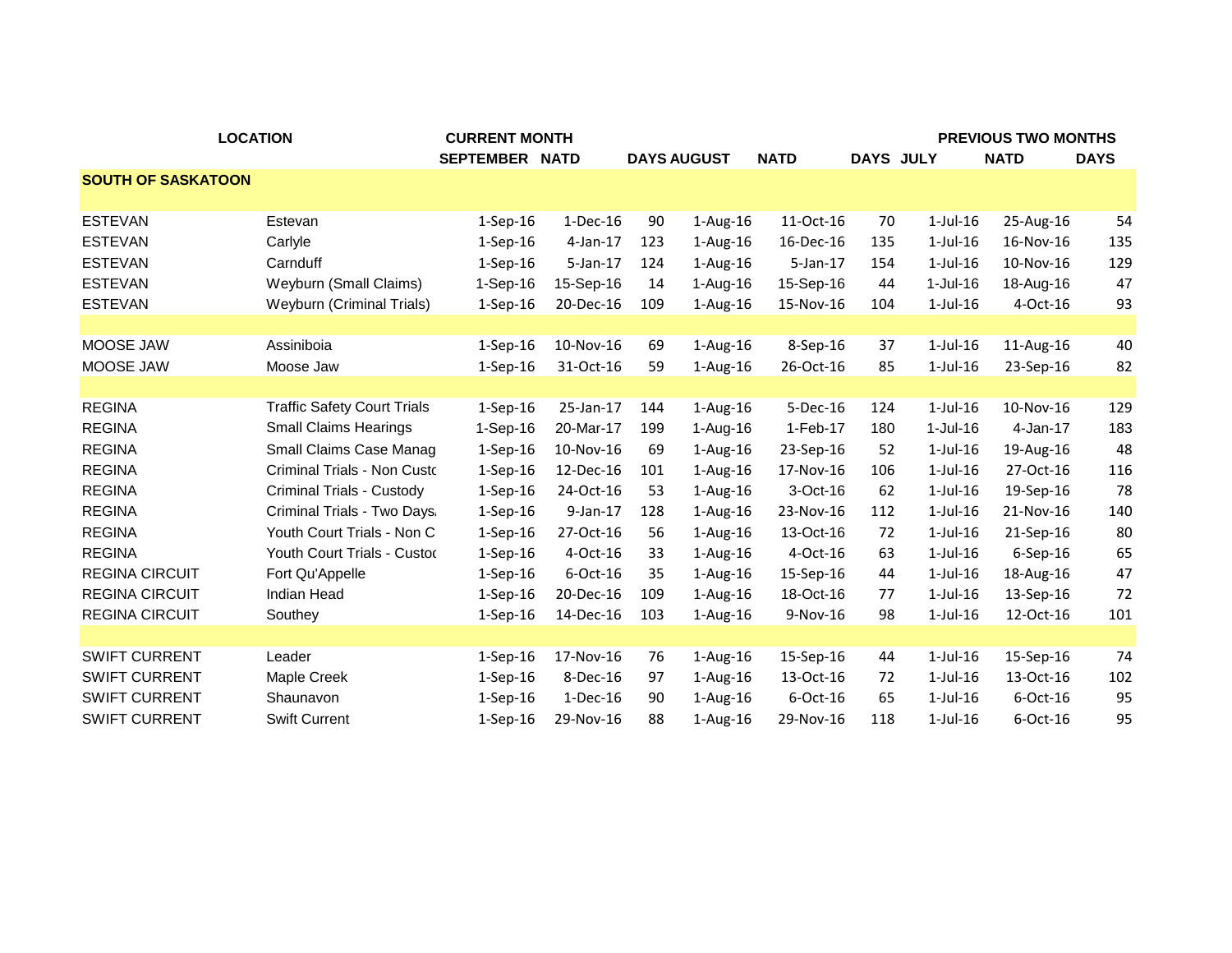| <b>NEXT AVAILABLE TRIAL DATES</b>   |                  |                  |             |                    |                      |             |                  |                |              |             |
|-------------------------------------|------------------|------------------|-------------|--------------------|----------------------|-------------|------------------|----------------|--------------|-------------|
| <b>CIRCUIT</b>                      |                  | <b>LOCATION</b>  |             |                    | <b>CURRENT MONTH</b> |             |                  |                |              |             |
|                                     |                  | <b>SEPTEMBER</b> | <b>NATD</b> | <b>DAYS AUGUST</b> |                      | <b>NATD</b> | <b>DAYS JULY</b> |                | <b>NATD</b>  | <b>DAYS</b> |
| <b>SOUTH OF SASKATOON CONTINUED</b> |                  |                  |             |                    |                      |             |                  |                |              |             |
| WYNYARD                             | Punnichy         | $1-Sep-16$       | $3$ -Jan-17 | 122                | $1-Aug-16$           | 22-Nov-16   | 111              | $1$ -Jul- $16$ | 25-Oct-16    | 114         |
| <b>WYNYARD</b>                      | Rose Valley      | $1-Sep-16$       | 4-Jan-17    | 123                | $1-Aug-16$           | 16-Nov-16   | 105              | $1$ -Jul- $16$ | 7-Sep-16     | 66          |
| <b>WYNYARD</b>                      | Wadena           | 1-Sep-16         | 15-Sep-16   | 14                 | 1-Aug-16             | 1-Sep-16    | 30               | $1$ -Jul-16    | 18-Aug-16    | 47          |
| WYNYARD                             | Wynyard          | $1-Sep-16$       | 24-Nov-16   | 83                 | $1-Aug-16$           | 24-Nov-16   | 113              | $1$ -Jul- $16$ | 24-Nov-16    | 143         |
|                                     |                  |                  |             |                    |                      |             |                  |                |              |             |
| <b>YORKTON</b>                      | <b>Broadview</b> | $1$ -Sep- $16$   | 10-Nov-16   | 69                 | $1-Aug-16$           | 5-Oct-16    | 64               | $1$ -Jul- $16$ | 17-Aug-16    | 46          |
| YORKTON                             | Canora           | $1-Sep-16$       | $5-Jan-17$  | 124                | $1-Aug-16$           | $1-Dec-16$  | 120              | $1$ -Jul- $16$ | 17-Nov-16    | 136         |
| YORKTON                             | Esterhazy        | $1$ -Sep-16      | 10-Nov-16   | 69                 | $1-Aug-16$           | 11-Oct-16   | 70               | $1$ -Jul- $16$ | $9-Aug-16$   | 38          |
| YORKTON                             | Kamsack          | $1$ -Sep- $16$   | 12-Jan-17   | 131                | $1-Aug-16$           | 4-Oct-16    | 63               | $1$ -Jul- $16$ | 4-Oct-16     | 93          |
| YORKTON                             | <b>Melville</b>  | $1-Sep-16$       | 10-Nov-16   | 69                 | $1-Aug-16$           | 24-Oct-16   | 83               | $1$ -Jul- $16$ | $8 - Aug-16$ | 37          |
| <b>YORKTON</b>                      | Moosomin         | $1-Sep-16$       | 10-Nov-16   | 69                 | $1-Aug-16$           | $6$ -Dec-16 | 125              | $1$ -Jul- $16$ | 18-Oct-16    | 107         |
| YORKTON                             | Yorkton          | $1-Sep-16$       | $4$ -Jan-17 | 123                | $1-Aug-16$           | 20-Dec-16   | 139              | $1$ -Jul- $16$ | 11-Oct-16    | 100         |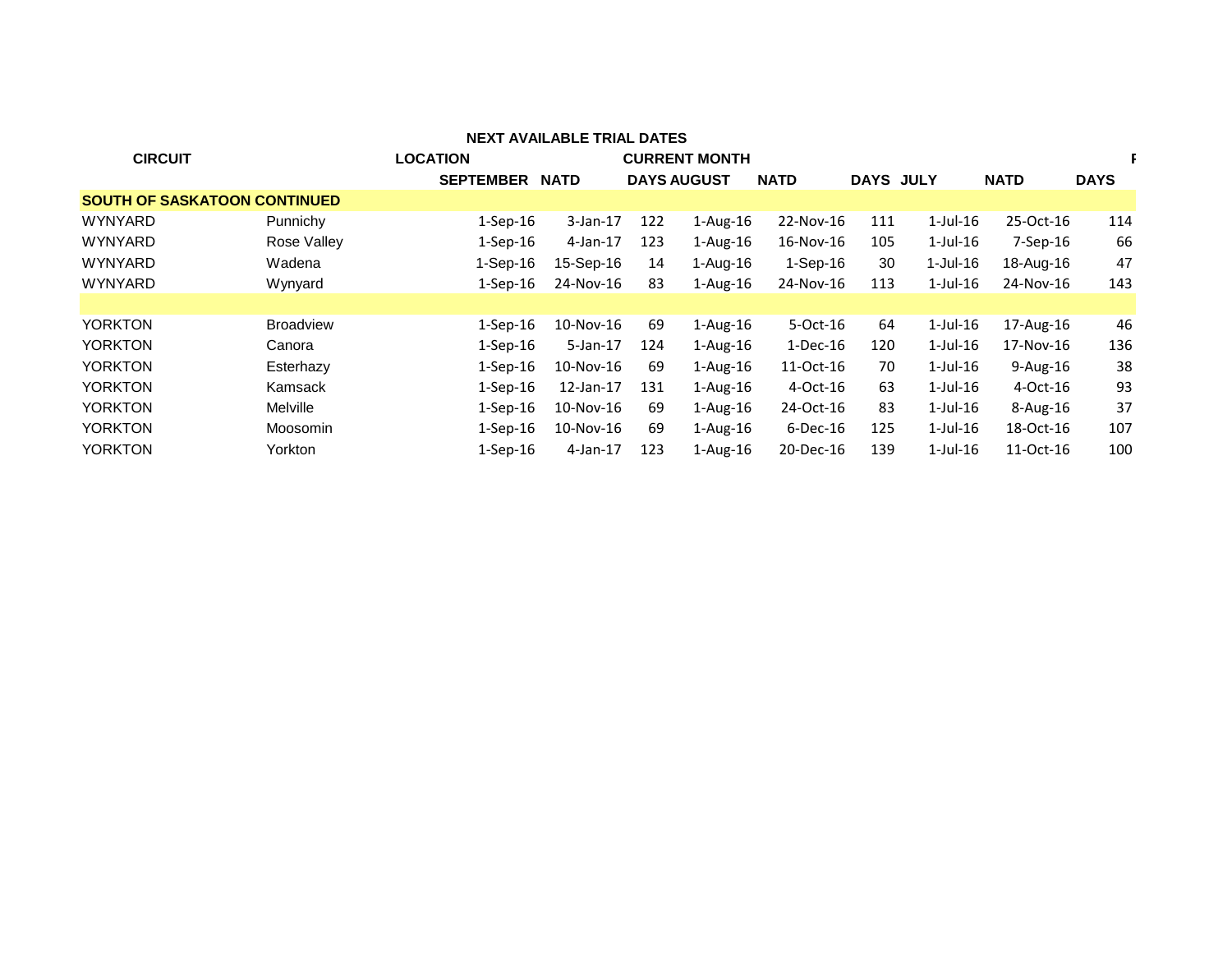| <b>CIRCUIT</b>             | <b>LOCATION</b>                    |                |                 | <b>CURRENT MONTH</b> |                    |                 |                  | <b>PREVIOUS 1</b> |                 |             |
|----------------------------|------------------------------------|----------------|-----------------|----------------------|--------------------|-----------------|------------------|-------------------|-----------------|-------------|
|                            |                                    | SEPTEMBER NATD |                 |                      | <b>DAYS AUGUST</b> | <b>NATD</b>     | <b>DAYS JULY</b> |                   | <b>NATD</b>     | <b>DAYS</b> |
| <b>SASKATOON AND NORTH</b> |                                    |                |                 |                      |                    |                 |                  |                   |                 |             |
|                            |                                    |                |                 |                      |                    |                 |                  |                   |                 |             |
| <b>SASKATOON CITY</b>      | <b>Traffic Safety Court Trials</b> | $1-Sep-16$     | 18-Jan-17       | 137                  | $1-Aug-16$         | 10-Jan-17       | 159              | $1$ -Jul- $16$    | 21-Dec-16       | 170         |
| <b>SASKATOON CITY</b>      | <b>Small Claims Hearings</b>       | $1-Sep-16$     | 7-Feb-17        | 156                  | $1-Aug-16$         | 17-Jan-17       | 166              | $1$ -Jul- $16$    | $11$ -Jan- $17$ | 190         |
| <b>SASKATOON CITY</b>      | Small Claims Case Manag            | $1-Sep-16$     | 6-Feb-17        | 155                  | $1-Aug-16$         | $11$ -Jan- $17$ | 160              | $1$ -Jul- $16$    | 12-Dec-16       | 161         |
| <b>SASKATOON CITY</b>      | <b>Criminal Trials - Custody</b>   | $1-Sep-16$     | $6$ -Dec-16     | 95                   | $1-Aug-16$         | 17-Nov-16       | 106              | $1$ -Jul- $16$    | 15-Sep-16       | 74          |
| <b>SASKATOON CITY</b>      | Criminal Trials - Non Custo        | $1-Sep-16$     | 14-Dec-16       | 103                  | $1-Aug-16$         | 23-Nov-16       | 112              | $1$ -Jul- $16$    | 6-Oct-16        | 95          |
| <b>SASKATOON CITY</b>      | Criminal Trials - Two Days.        | $1-Sep-16$     | 21-Dec-16       | 110                  | $1-Aug-16$         | 28-Nov-16       | 117              | $1$ -Jul- $16$    | 14-Nov-16       | 133         |
| <b>SASKATOON CITY</b>      | Youth Court Trials - Custod        | $1-Sep-16$     | 27-Sep-16       | 26                   | 1-Aug-16           | 23-Aug-16       | 22               | 1-Jul-16          | 25-Jul-16       | 24          |
| <b>SASKATOON CITY</b>      | Youth Court Trials - Non C         | $1-Sep-16$     | 11-Oct-16       | 40                   | 1-Aug-16           | 6-Sep-16        | 35               | $1$ -Jul- $16$    | $2$ -Aug-16     | 31          |
| SASKATOON RURAL            | Beardy's & Okemasis                | $1-Sep-16$     | 16-Nov-16       | 75                   | 1-Aug-16           | 16-Nov-16       | 105              | $1$ -Jul- $16$    | 16-Nov-16       | 135         |
| SASKATOON RURAL            | <b>Blaine Lake</b>                 | $1-Sep-16$     | 6-Apr-17        | 215                  | $1-Aug-16$         | 6-Apr-17        | 245              | $1-Jul-16$        | 2-Mar-17        | 241         |
| <b>SASKATOON RURAL</b>     | Humboldt                           | $1-Sep-16$     | $9$ -Jan-17     | 128                  | 1-Aug-16           | 19-Dec-16       | 138              | $1$ -Jul- $16$    | 12-Dec-16       | 161         |
| <b>SASKATOON RURAL</b>     | Kindersley                         | $1-Sep-16$     | 21-Feb-17       | 170                  | $1-Aug-16$         | 31-Jan-17       | 179              | $1$ -Jul- $16$    | 24-Jan-17       | 203         |
| SASKATOON RURAL            | Outlook                            | $1-Sep-16$     | 10-Nov-16       | 69                   | 1-Aug-16           | 10-Nov-16       | 99               | $1$ -Jul- $16$    | 10-Nov-16       | 129         |
| SASKATOON RURAL            | Rosetown                           | $1-Sep-16$     | 11-Apr-17       | 220                  | 1-Aug-16           | 11-Apr-17       | 250              | $1-Jul-16$        | 8-Nov-16        | 127         |
| SASKATOON RURAL            | Rosthern                           | $1-Sep-16$     | $11$ -Jan- $17$ | 130                  | 1-Aug-16           | 9-Nov-16        | 98               | $1$ -Jul- $16$    | 24-Aug-16       | 53          |
| SASKATOON RURAL            | Watrous                            | $1-Sep-16$     | 20-Oct-16       | 49                   | $1-Aug-16$         | 20-Oct-16       | 79               | $1$ -Jul- $16$    | 18-Aug-16       | 47          |
|                            |                                    |                |                 |                      |                    |                 |                  |                   |                 |             |
| <b>LLOYDMINSTER</b>        | Lloydminster                       | $1-Sep-16$     | 14-Nov-16       | 73                   | $1-Aug-16$         | 31-Oct-16       | 89               | $1$ -Jul- $16$    | 13-Oct-16       | 102         |
| <b>LLOYDMINSTER</b>        | Onion Lake                         | $1-Sep-16$     | $4$ -Jan-17     | 123                  | $1-Aug-16$         | $4$ -Jan-17     | 153              | $1$ -Jul- $16$    | $4$ -Jan-17     | 183         |
| <b>LLOYDMINSTER</b>        | St. Walburg                        | $1-Sep-16$     | 12-Oct-16       | 41                   | $1-Aug-16$         | 14-Sep-16       | 43               | $1$ -Jul- $16$    | 14-Sep-16       | 73          |
|                            |                                    |                |                 |                      |                    |                 |                  |                   |                 |             |
| <b>MELFORT</b>             | <b>Carrot River</b>                | $1-Sep-16$     | 17-Nov-16       | 76                   | $1-Aug-16$         | 15-Sep-16       | 44               | $1$ -Jul- $16$    | 25-Aug-16       | 54          |
| <b>MELFORT</b>             | Hudson Bay                         | $1-$ Sep $-16$ | 24-Jan-17       | 143                  | $1-Aug-16$         | 24-Jan-17       | 173              | $1$ -Jul- $16$    | 22-Nov-16       | 141         |
| <b>MELFORT</b>             | Melfort                            | $1-Sep-16$     | 19-Jan-17       | 138                  | 1-Aug-16           | 15-Dec-16       | 134              | $1$ -Jul- $16$    | $1-Dec-16$      | 150         |
| <b>MELFORT</b>             | Nipawin                            | $1-Sep-16$     | 11-Jan-17       | 130                  | 1-Aug-16           | 7-Nov-16        | 96               | $1$ -Jul- $16$    | 3-Oct-16        | 92          |
| <b>MELFORT</b>             | Tisdale                            | $1-Sep-16$     | $3-Jan-17$      | 122                  | 1-Aug-16           | 20-Dec-16       | 139              | $1$ -Jul- $16$    | $6$ -Dec-16     | 155         |
| <b>MELFORT</b>             | Wakaw                              | $1-Sep-16$     | 10-Jan-17       | 129                  | $1-Aug-16$         | 13-Dec-16       | 132              | $1$ -Jul- $16$    | 13-Dec-16       | 162         |